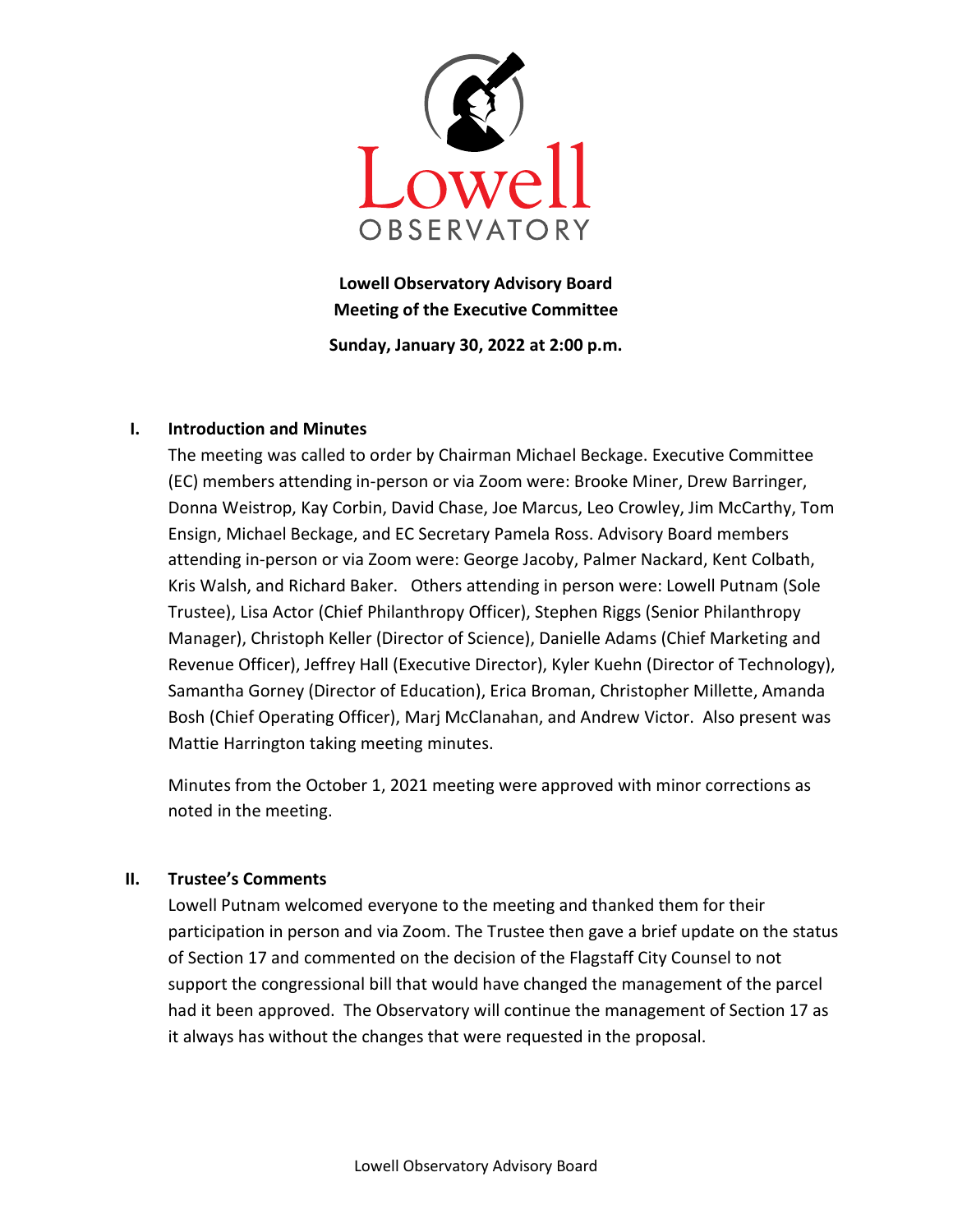## III. Millennium Fund

Michael Beckage gave an update on the Millennium Fund. Approved funding requests totaled \$89,413 in 2021. Projects funded included upgrades to the IT infrastructure, renovation of office space, Lampland Dome project design, a membership acquisition mailing, Payscale compensation analysis services, and recruiting costs for the Director of Science position. The Balance in the fund as of December 31, 2021 was \$2,409,974 with approximately \$80,000 available in 2022. Director Hall proposed that the EC approve \$28,000 in funding for renovation of the HCPS conference room. The Committee voted to approve this request.

## IV. Director's Comments

Jeff Hall introduced the new Director of Science, Christoph Keller and the new Chief Operating Officer, Amanda Bosh. The Observatory is currently looking for a Chief Human Resources Officer. These positions expand the staffing structure to be more consistent with the growth of the Observatory. The 2022 budget includes other new staffing requests as part of the forward-looking strategy to be discussed at the Investment Committee meeting tomorrow (January  $31<sup>st</sup>$ ). Jeff also raised the need for succession planning around key staff positions.

The team is close to wrapping up fundraising for the Astronomy Discovery Center (ADC). Lowell Observatory is applying for American Rescue Plan Act funding from the State of Arizona to help fill the gap caused by an increase in the ADC budget. When ADC fundraising is complete, the team will focus on the development of scientific and technical assets, instrumentation, and staffing.

The number of people employed by Lowell Observatory will increase with the opening of the ADC and we will need office space for these individuals. A new office building or technical and office building combination are part of the new strategic plan.

## V. Development – Highlights & Challenges

Lisa Actor reported that the total amount raised in 2021 was \$12,428,971

The cost for the Kemper and Ethel Marley Foundation Astronomy Discovery Center (ADC) has increased from \$37.5 million in 2020 to a current total of \$46.36 million. Additional costs are:

- Construction scope change (approved): \$1 million
- Construction scope change (not yet approved): \$567K
- Construction escalation (estimate): \$5 million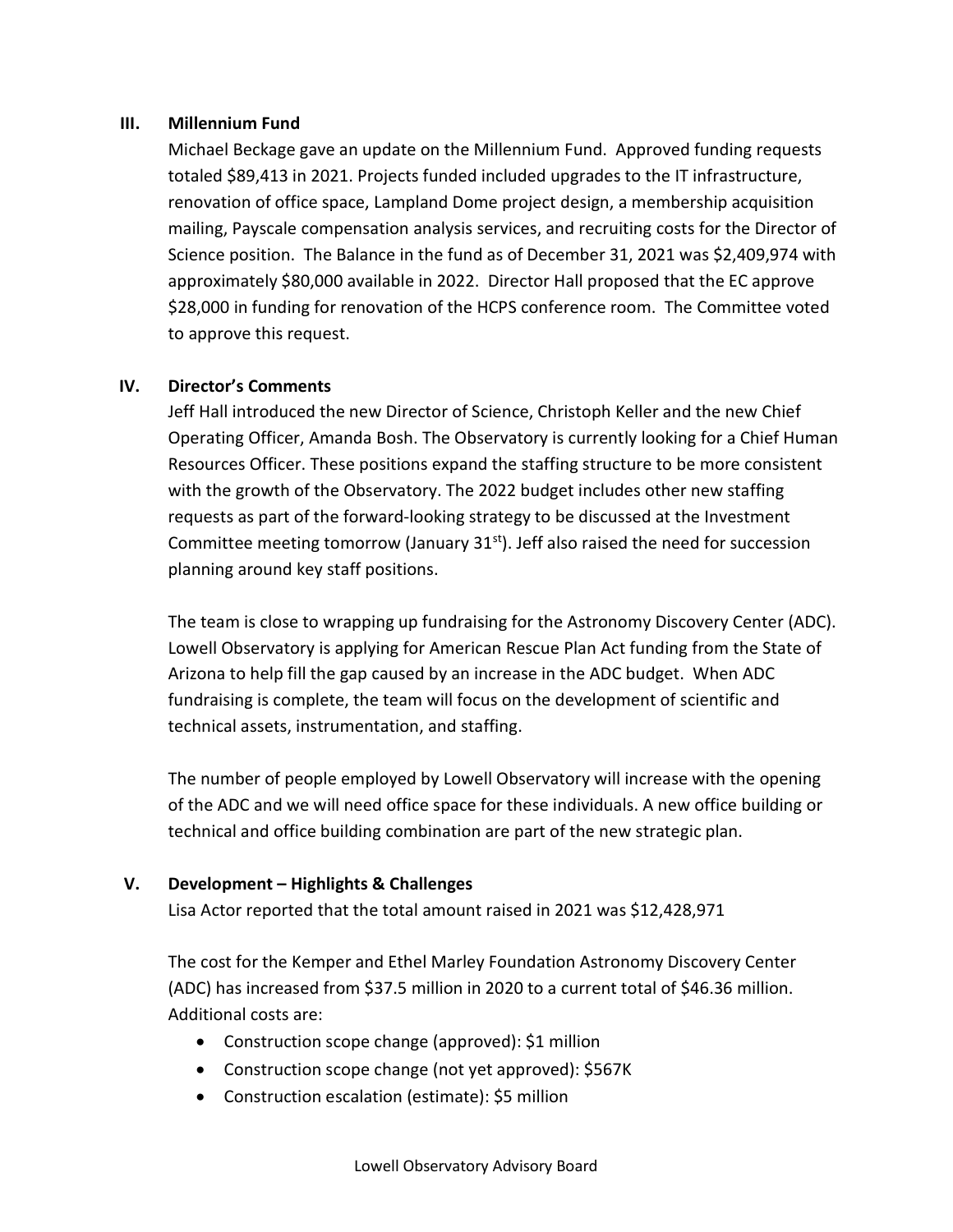- LED Screen: \$2 million
- Unbudgeted Wish List: \$3.8 million

Total Additional Costs - \$12.36 million Less budgeted contingency and escalation: \$3.5 million Total: \$8.86M

There are still naming opportunities available totaling \$10.5 million (Astronomy Gallery, Universe Theater, LED Screen Technology, Great Planetary Hall and 'Other')

As reported by Director Hall, the Observatory is requesting funding from the American Rescue Plan Act through the State of Arizona to finalize funding for the ADC. The total request is \$19.6M. That includes:

| • ADC Scope changes plus LED Screen | \$12.4M |
|-------------------------------------|---------|
| • Extra amenities                   | \$3.0M  |

• Remaining funds to original goal \$ 4.2M

Justification for the Funding request is as follows:

- Economic Impact \$30 \$90 million per year increased State tourism dollars
- STEM Education Rural Arizona Students, Native American Students
- Job Creation 250 Construction Jobs 30+ Permanent Lowell Observatory jobs

The total funds raised since the start of the Campaign in July 2016 is \$61,889,059.

## VI. Lowell Observatory Foundation

Donna Weistrop reported that the balance in the endowments as of January 28, 2022 is \$9.74 million. Two large gifts received:

- GODO Endowment \$300K
- Ayres K-12 Education Endowment Fund \$439K

Distribution from the Marcus Cometary Fund: 3 awards

Lowell Observatory has started a Lowell Prize Post Doctoral Fellowship endowment. The goal is to raise an endowment of approximately \$3 M per post doc.

Terri Kelly will review the Investment Policy and make recommendations for changes.